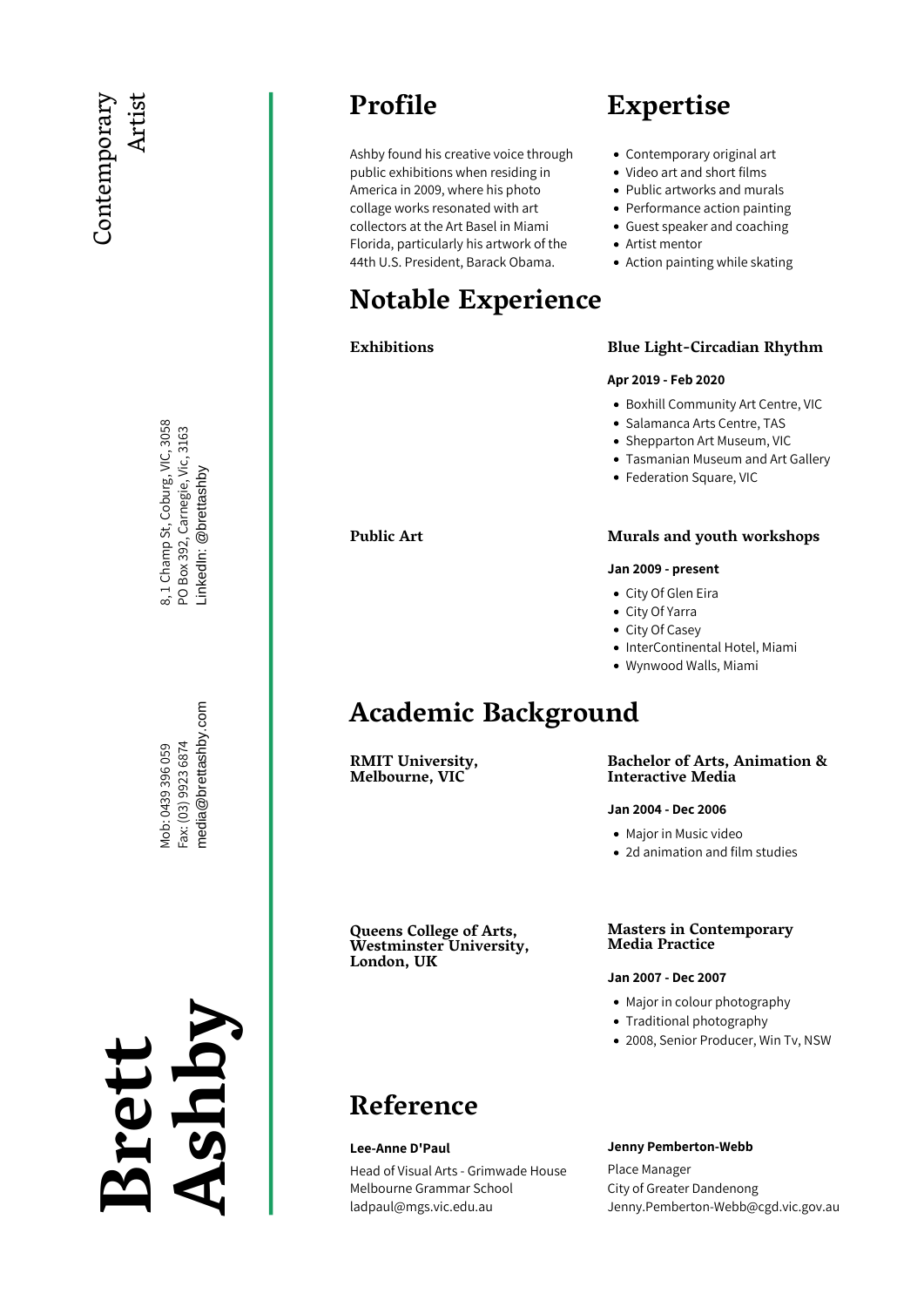





# **Public** Art Public Art<br>Commissions

- Cube Art, Miami w orlds largest public art fair, Art Basel
- Light, mural, Koonung College
- Hope, large mural, Melbourne Grammar School
- WasPs, Wantirna South Primary
- Daoism, UooUoo Royal Childrens
- Tao Door, Glen Eira City Council • Frankston City Council, Youth
- Central Mural Project
- City Of Greater Dandenong Council, Transform Project
- Elizabeth Murdoch College, Frankston City Council
- Doxa Foundation, Mural Project
- Tanti, Mornington Shire Council
- Pizza Mural, Tanti, Mornington Shire Council
- After Dark, Geelong, VIC
- Skate Park Art, City of Maribyrnong Council
- Digital Projections Project, Wollongong Council
- Art Door Knobs, MAMA, NSW
- All Abilities Playground, Sculpture, East Gippsland Shire
- Space Innovators Program, Frankston Council
- Artist in residency Beaconhills College, Pakenham
- Interior artworks, Beaconhills College, Pakenham
- Sculpture by the sea, Bondi, NSW
- Street Works City of Maribyrnong
- City of Casey- Rugby Pavilion
- Health and well-being, video Greater Of Dandenong
- Outr, Morwell winter arts festival, projection project
- City of Casey- Artist Ping Pong Project, Doveton
- Art Town 2014- Art Almanac prize
- Cardinia Shire- Public art on glass at Cardinia Life, YMCA
- Contemporary artist guest speaker, Eltham High School
- Stonnington Council, Arts Burst
- Beaconhills College City of Casey public art, The Photo Connection
- City of Casey public art, The Photo Connection.
- Genazzano College, VIC
- East Thames, London, UK
- Hands On Learning, VIC
- Mornington High School, VIC
- Frankston Youth Central, VIC
- Dandenong Primary School, VIC  $\bullet$
- Doxa Foundation youth, VIC  $\bullet$
- Alkira Secondary College, VIC
- Cranbourne Public HS, VIC

# **E x hibitio n s & R e sid e n cie s**

## **N otable**

- Opa-Lochka Executive Airport, Miami @empressjets, NFT fair
- InterContinental Hotel, 400ft digital mural, Energy, Miami
- Cube Art Fair, Vogelsang Gallery, Miami, Art Basel, 50 billboards
- Emergence, Pentridge, Divisions Gallery, Coburg
- Energy, Gasworks Theatre
- Mirroring, Synchronous Behaviour, Reflexes & Movement, Federation Square, Melbourne
- YofiFest, Only a drummer knows the feeling, Yonkers, NY 10701
- · Barack Obama, Art Basel, Miami FL
- Ldn Bus, The Other Art Fair, Bargehouse, Southbank, London
- Baa You Decide, ACMI, Melbourne
- Energy, N.gym exhibition, Liechtenstein, EU
- Artoconecto, B(o)MB 2, The American Dream, 941 NE 84th St, Miami FL

- Decade, No Vacancy Gallery
- Daoism, Royal Childrens Hospital, UooUoo sculpture program
- Lift-Off Film Festival, Tokyo
- White Nights Film Festival, St. Petersburg
- Liberty, Loop Screen, Hobart, TAS
- Lift-Off The Online Film Festival winner, Tokyo
- Circadian Rhythm, Salamanca Arts Centre, TAS
- Blue Light, Box Hill Community Arts Centre
- Mirroring, Synchronous Behaviour, Reflexes & Movement, Fed Square
- Energy, Gasworks Art Park, Gasworks Theatre
- Melbourne Fringe Festival, Gasworks Art Park
- Richie, Kingston City Hall, Moorabbin, Victoria
- Archies Bald, Archies Creek Hall
- All We Can't See, Adelaide Convention Centre, South Australia, 5000
- Small, fortyfivedownstairs, Gallery, Melbourne, VIC, 3000
- Interactive Art, Transylvania CAC, North Carolina, US
- Frieze London, UK
- Photo Shanghai, China
- Seattle Art Fair, USA
- Loop Barcelona, EU
- Zsona Maco, Mexico
- Art Basel, Zurich, EU